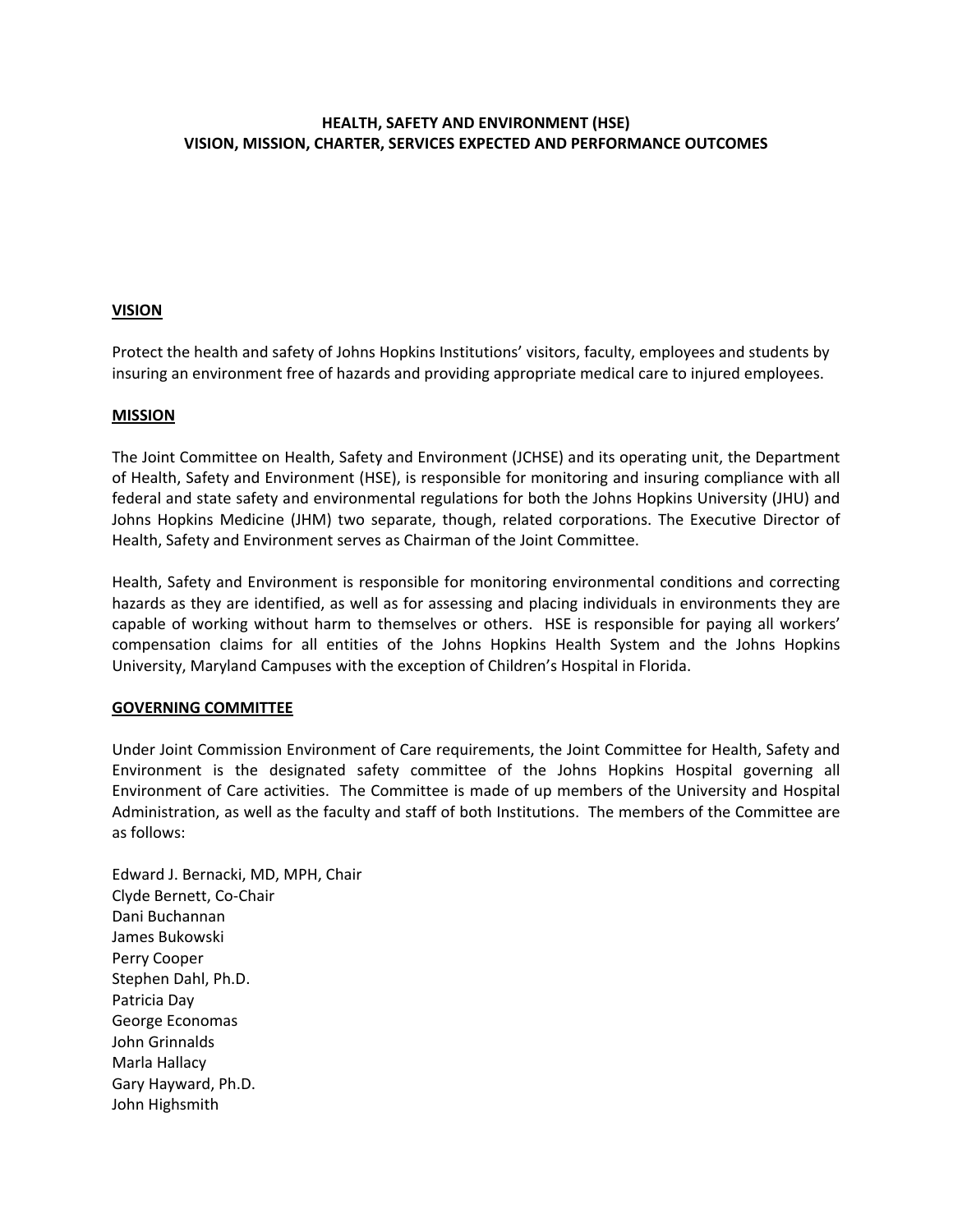Frances Humphrey, CRNP Daniel Kuespert, Ph.D. Paula Kent Jonathan Links, Ph.D. Robert Marshall Carole Martens Sebastian Minor Polly Trexler Lois Scarborough John Schaefer Brian Schott Anita Stone Peter Tollini Stan Wadsworth Natalie Wallace

#### **CHARTER**

The Joint Committee and Health, Safety and Environment Department was created in 1992 by the Presidents of the Johns Hopkins Hospital and University, consolidating all occupational safety and health related activities and compliance efforts of the Johns Hopkins University and Hospital into one Committee to service the entire Hopkins community. The initial rationale for this consolidation was that Hospital and University employees work side‐by‐side and are exposed to common environmental hazards. It was felt that it would be most efficient if a single entity oversaw the health and safety of these employees and the development of common policies and procedures used to protect them. The subsequent justification for the consolidation was the ability to leverage the safety operation to provide services for a large population at lower cost. This brought in other Johns Hopkins Health System and University entities to be over seen by the Joint Committee. This consolidation brought together a group of departments that were formally housed in four different organizations within the Hospital or University. The stated objectives of the Committee and Department are compliance with federal and state health, safety and environmental regulations and the management of occupational and environmental health risks for Johns Hopkins Medicine and the Johns Hopkins University.

#### **AUTHORITY**

The Presidents of the Johns Hopkins University and Hospital entrust a significant amount of authority to the Joint Committee to take whatever necessary actions to correct immediate threats to the health and environment of both institutions.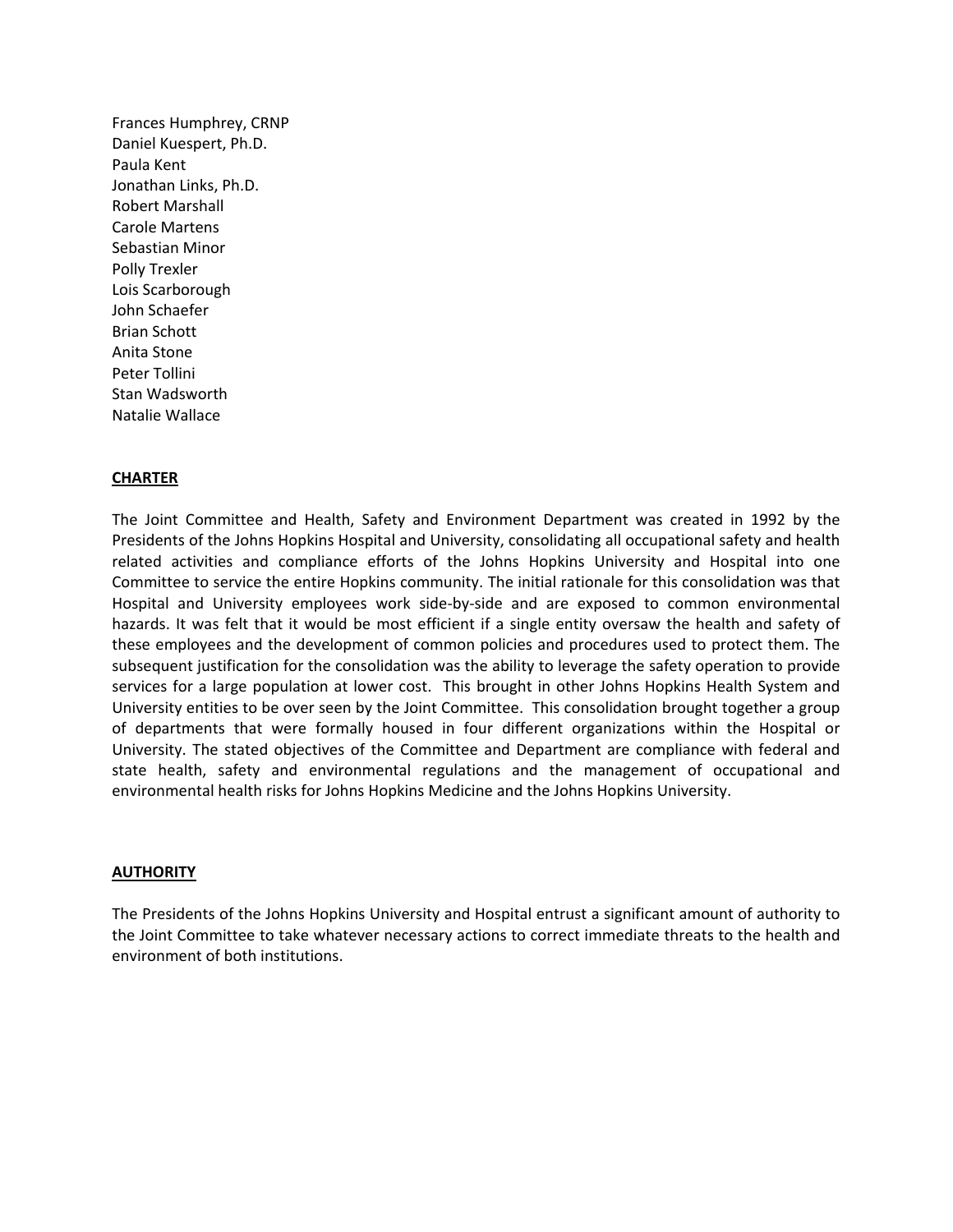

**Ronald R. Peterson** <sup>President</sup><br>Johns Hopkins Health System<br>The Johns Hopkins Hospital Executive Vice-President<br>Johns Hopkins Medicine

July 1, 2012

Edward J. Bernacki, M.D., M.P.H. Executive Director Health, Safety and Environment The Johns Hopkins Hospital **Billings Administration 129** Baltimore, MD 21287-1629

Dear Dr. Bernacki:

As Chairman of the Joint Committee on Health, Safety and Environment, you are authorized to<br>intervene whenever conditions exist that impose an immediate threat to life or health or pose a threat to equipment or buildings.

Sincerely,  $ln4$ 

Ronald R. Peterson President The Johns Hopkins Hospital

Harold E. Fox, M.D

Chairman, Medical Staff The Johns Hopkins Hospital

733 North Broadway, BRB 104, Baltimore, Maryland 21205, 410-955-9540 phone, 410-955-0856 fax, rpeters@jhmi.edu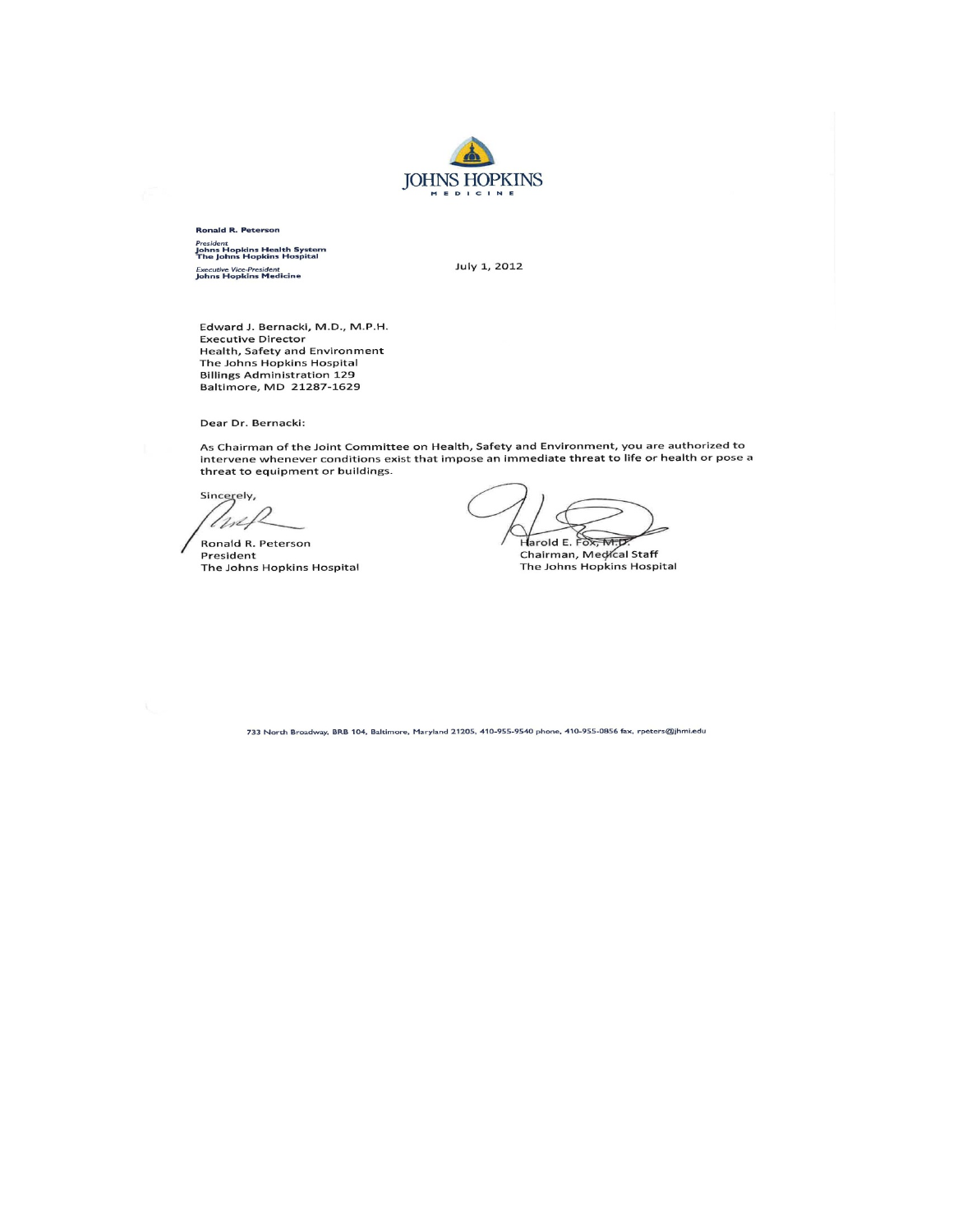# **JOHNS HOPKINS**

#### **Office of the Senior Vice President**

For Finance and Administration<br>249 Garland Hall / 3400 N. Charles Street<br>810 Times (21218-2692)<br>410-516-8125 / Fax 410-516-7075<br>danielgennis@jhu.edu

Daniel G. Ennis<br>Senior Vice President for Finance and Administration

July 12, 2012

Edward J. Bernacki, MD, MPH Eaward J. Bernacki, WD, NirH<br>Executive Director, Health, Safety, and Environment<br>The Johns Hopkins University and Hospital<br>600 North Wolfe Street **Billings Administration 131** Baltimore, MD 21287

#### Dear Ed:

The Joint Committee on Health, Safety, and Environment (HSE) and the HSE program were The Journalite on Health, Safety, and Environment (HSE) and the HSE program were<br>established by The Johns Hopkins University and Hospital to develop, implement, maintain, and<br>enforce Johns Hopkins policies and procedures r

When an acute situation, emergency, or crisis arises, you are authorized to respond to those where an assects of the situation normally under your HSE purview in non-emergency circumstances, and<br>to work with the JHH Incident Command System, East Baltimore Unified Command System,<br>and University Incident Command Sys such circumstances.

Sincerely,

Daniel 27 Erne

Daniel G. Ennis<br>Senior Vice President for Finance and Administration



#### **RESPONSIBILITIES AND SERVICE EXPECTATIONS**

#### *Safety Management*

Conduct twice yearly surveys of clinical and laboratory facilities in healthcare occupancies and annual surveys of research laboratory facilities

Perform incident investigation on all OSHA recordable injuries.

Conduct job hazard analyses when requested by Human Resources or Occupational Health Services.

Review facilities designs for compliance with federal, state and local fire prevention and life safety codes.

Monitor compliance with insurance carrier requirements and recommendations.

Conduct fire prevention and safety training.

Respond to fire and other emergency situations.

Conduct emergency response drills.

Accompany licensing and regulatory agencies during facility inspections.

Design and implement safety control programs.

Review facility design and work practices.

Investigate complaints from employees, faculty and staff regarding safety issues.

Monitor food service facilities twice yearly.

Conduct safety training (biohazard, HazCom, Fire Safety, Bloodborne Pathogens, TB, etc.)

Oversee Joint Commission Safety Management Plan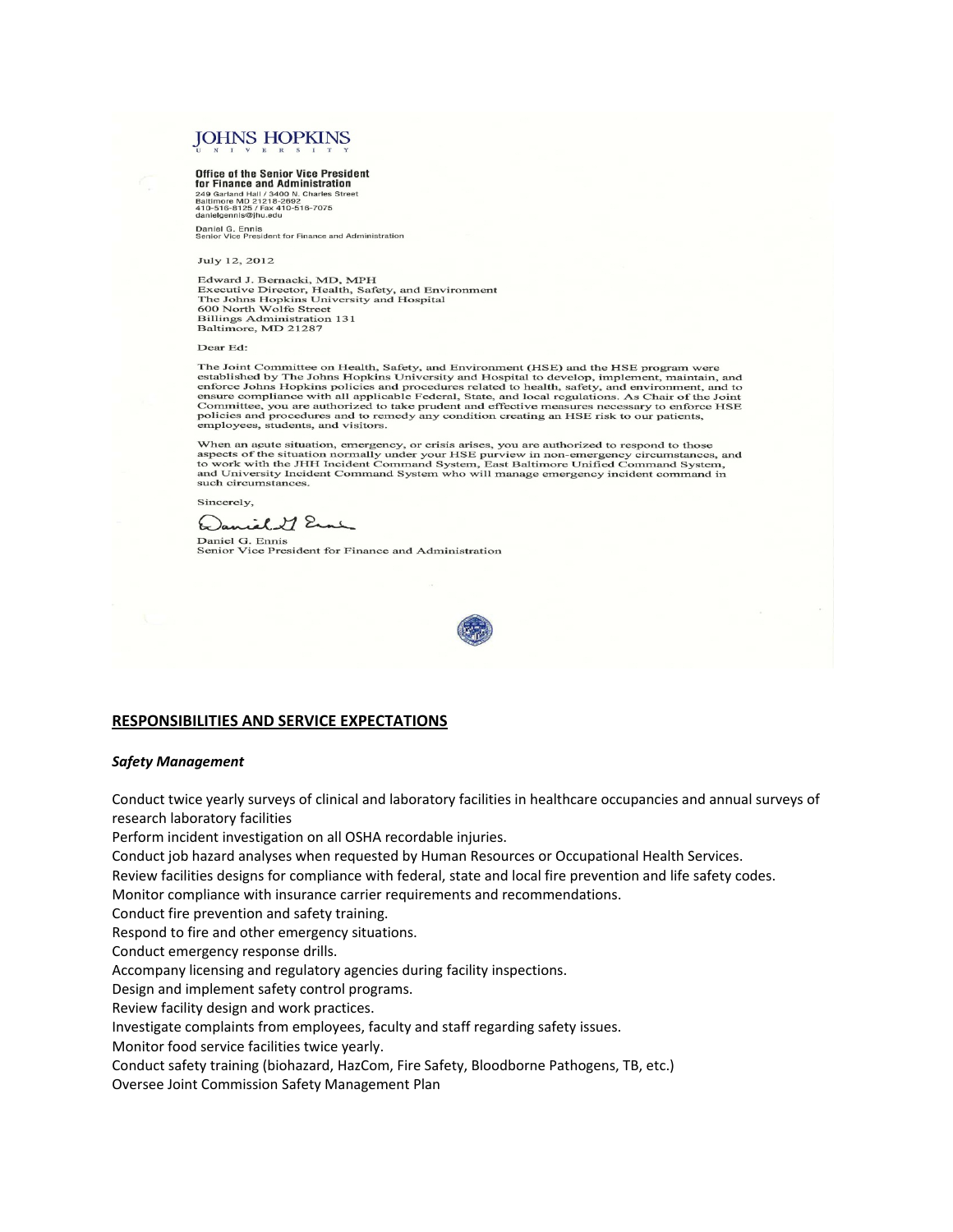#### *Environmental Health (Industrial Hygiene & Ergonomics*

Identify and control chemical hazards. Monitor and administers hazardous chemical waste disposal program. Develop and conduct hazard communication program. Review facility and laboratory practices for compliance with regulations and generally recommended standards. Consult on design of containment facilities. Conduct environmental sampling/monitoring as needed or required. Respond and mitigate chemical spills and accidents. Investigate complaints related to workplace exposures and indoor air quality issues. Conduct training in the use, control and disposal of hazardous chemicals. Hazardous waste disposal. EPA compliance (Title V, Emissions Certification, biannual chemical waste reporting, greenhouse gas reporting, community right to know reporting) Oversee Joint Commission hazardous materials and waste management plan

#### *Biological Safety*

Register recombinant DNA investigators and activities. Inspect all laboratories on an annual basis for biohazards. Certify and maintain all biological containment cabinets Register biological agent usage and personnel involved. Consult on design of containment laboratories and laboratory practices. Respond to emergency situation involving biological agents. Coordinate maintenance and certification of biohazard control equipment. Conduct training in laboratory practices and control and disposal of biohazardous wastes.

#### *Radiation Control*

Conduct periodic facility surveys with licensing and regulatory agencies.

Perform monthly and quarterly monitoring of personnel and radiation sources.

Conduct training concerning radionuclides.

Review facilities designs for compliance with federal, state and local guidelines.

Conduct calibration of radiation monitoring equipment.

Maintain licenses for radioactive materials and registrations for x‐ray producing equipment.

Order, receive and inspect inventories and deliver radioactive materials to Nuclear Medicine, Radiation Oncology and Special Chemistry.

Monitor patients who have received therapeutic administrations of radioactive materials and determine radiation safety restrictions, visitor limitations, date when patient may be released and when room may be re‐assigned.

Quarterly inspections of all areas were radioactive materials are stored or used.

Semi-annually test cesium brachytherapy sources for leakage.

Semi‐annually inspect gamma irradiators.

Monitor exhaust stacks for emission of radioactive materials.

Collect, process, store and dispose of radioactive waste.

Supervise necessary action in emergencies to minimize problems and assure quick recovery.

Investigate radiation accidents or radioisotopes contamination and provides technical expertise to accomplish decontamination when required.

Investigate and report all patient misadministrations involving radiopharmaceuticals or radiation therapy. Inspect x‐ray machines that are not in the Johns Hopkins Hospital Department of Radiology.

Assess monetary penalties for non‐compliance with internal radiation safety standards, radiation safety training and non‐return of monitoring badges.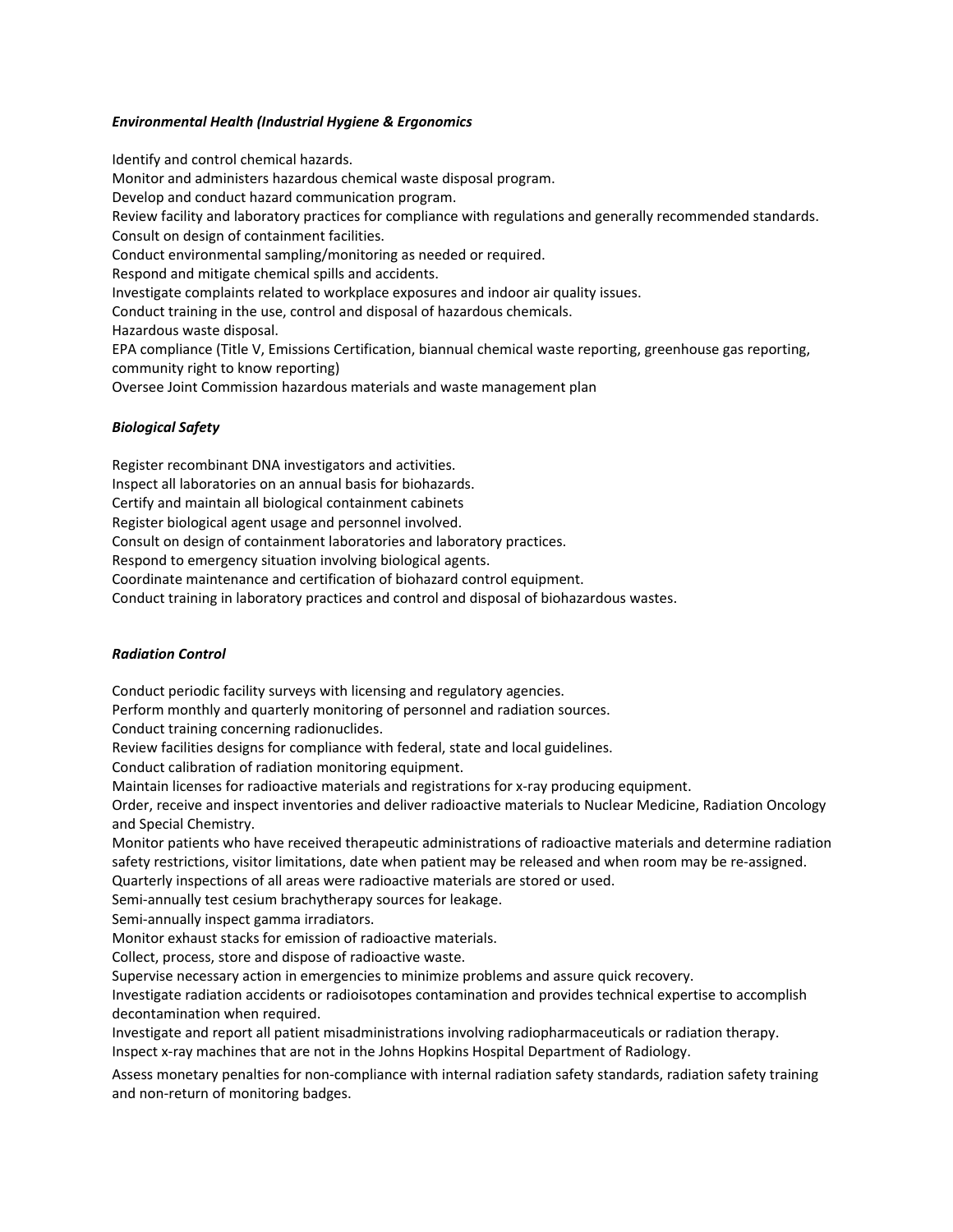Conduct training for individuals activating a fluoroscope on a biennial basis.

### *Occupational Health Services (Homewood and East Baltimore Campuses)*

Conduct pre‐employment health screening (Hepatitis B., Varicella, Rubella, Rubeola, HCT, STS, Urinalysis, Vision, B/P, Drug Screen, Health Assessment, TB Testing).

Perform immunizations (Hepatitis B, Rubella, Rubeola, Tetanus, Rabies, MMR).

Conduct Flu Vaccine Program (immunization of employees and faculty/staff).

Conduct tuberculosis prophylaxis evaluations and treatment as necessary for PPD converters.

Conduct health screenings.

Perform return‐to‐work clearance (any employee absent from work for more than seven days and any employee who reports off with a communicable or contagious disease; any employee injured in a non-job related accident). Perform health evaluations (employees about to enter the disciplinary process are referred by supervisors to rule‐ out health problems).

Perform tuberculosis surveillance (screening of employees at least annually for exposure, as required by regulations).

Perform hearing tests (scheduling, reviewing, and interviewing all exposed employees).

Conduct respiratory program (medical assessment including pulmonary function testing of all employees identified as needing to wear a respirator in their job assignment).

Conduct laser use surveillance (scheduling and evaluation of all employees with laser exposure).

Conduct ethylene oxide surveillance (periodic testing of employees as necessary).

Conduct physician immunization program (review of records, immunizations as necessary).

Conduct ADA compliance (job assessments, employee assessments for accommodation; handicapped parking as necessary).

Evaluate communicable disease exposures (evaluation and treatment of all employees identified as being exposed to patients with communicable or contagious diseases, i.e., varicella, meningitis, pertussis).

Maintain records (maintenance and update of all employee health records for employment plus thirty years). Performs drug testing (random and for cause drug testing of employees referred by supervisors or substance abuse counselors).

### *Employee Health and Wellness Center*

Evaluate and treat non‐occupational illnesses

Provide referrals to primary care physicians or specialists as needed

Provide general medical advice to patients

Provide support for emergency preparedness in the event of a chemical or biological emergency

Coordinate health education and general wellness events

Perform monthly ROI calculations

Perform case management for non‐occupational conditions

Perform preventive medical screenings and immunizations

# *Information Technology*

Develop and maintain occupational health and safety software. Manage data requirements for all Health, Safety and Environment Training Programs. Develop and maintain the Health, Safety and Environment Web Site. Coordinate requested reports for Maryland State Workers' Compensation Commission and Medicare Perform all data acquisition and analyses of Health, Safety and Environment activities. Create and manage all on‐line safety training programs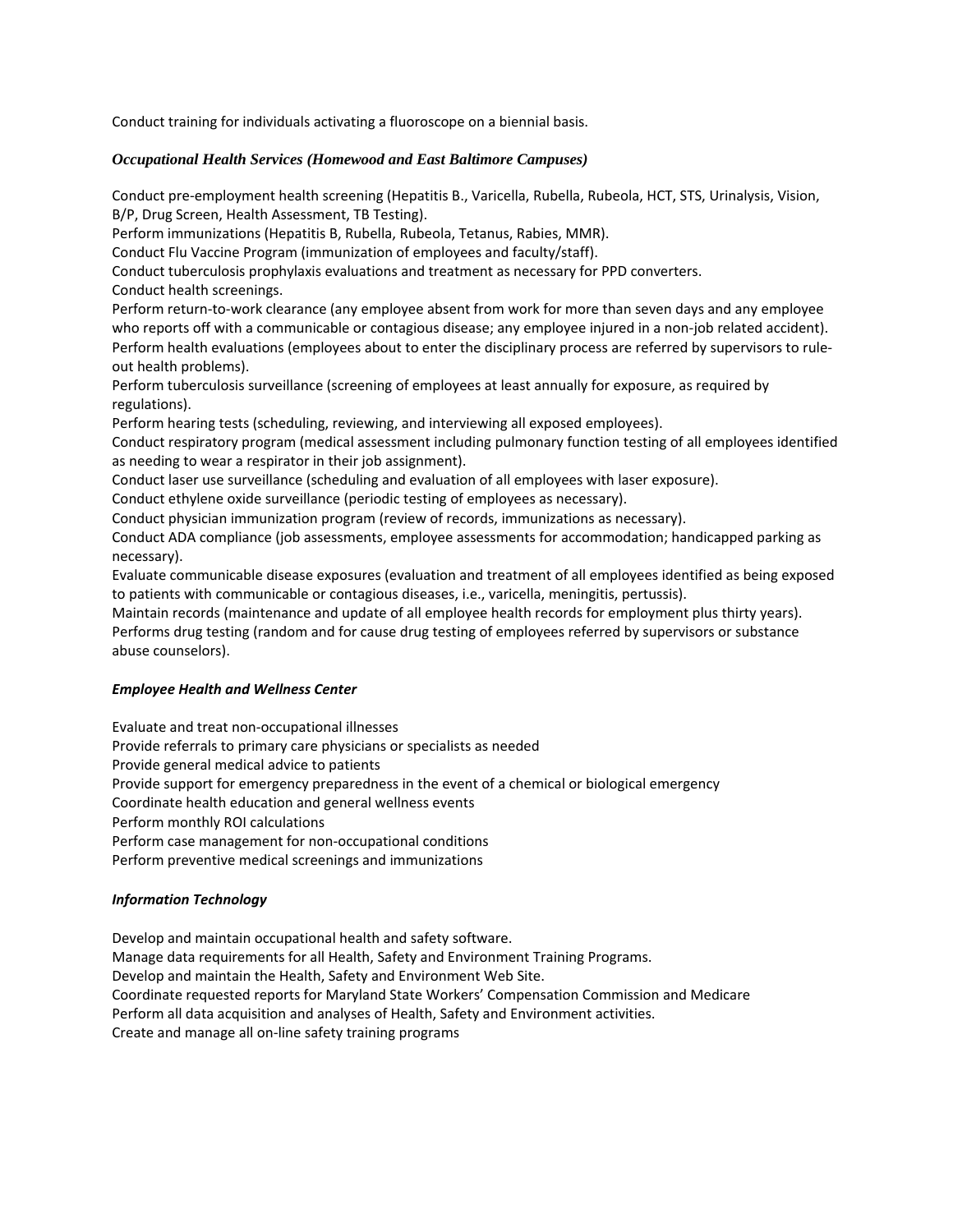#### *Occupational Injury Clinic*

Perform assessment and treatment of work related injury and illness.

Conduct post‐exposure management of bloodborne pathogens (HIV, HBV, HCV).

Conduct early detection/intervention ergonomics program (in cooperation with Safety and Rehabilitation Medicine).

Conduct case management of workers' compensation claims in cooperation with PPO physicians, Human Resources, Safety Management and Industrial Hygiene.

Manage "5‐STIX" Program for the Johns Hopkins Hospital, School of Medicine, School of Public Health, Community Physicians and School of Nursing

#### *Workers' Compensation Office*

Pay and adjust workers' compensation claims for all Hopkins entities.

Arrange for legal defense of workers' compensation claims.

Perform all administrative responses and filings for Maryland Workers' Compensation Commission and Medicare. Provide quarterly reports to excess insurance carrier.

Provide annual report to auditors and adjustors regarding activities of the Johns Hopkins Self‐Insured Workers' Compensation Program.

Provide case management services for all entities participating in the Johns Hopkins Self‐Insured Workers' Compensation Plan.

#### *Division of Occupational and Environmental Medicine*

The division of Occupational Medicine is not a component of Health, Safety and Environment, but rather a component of the Department of Medicine. The Chairman of the Joint Committee is the Director of the Division and reports to the Chairman of the Department of Medicine for this function. The Division is funded via contracts with corporations.

Perform employer outreach and training Provide disability management to contracted companies Provision of onsite medical, nursing, and safety programs to contracted companies Provide Federal Aviation Administration (FAA) medical examinations Provide medical review officer services Provide Independent Medical Examinations (IME) Impairment evaluations Worsening of condition Causal connection Second opinion Need for additional treatment Work capacity assessment Chart reviews Provide occupational medical and safety consulting Provide work site hazard evaluation/industrial hygiene monitoring Provide ergonomics ‐ workplace/process redesign Provide epidemiologic Services Study design Conduct of scientific studies Cluster analysis Surveillance